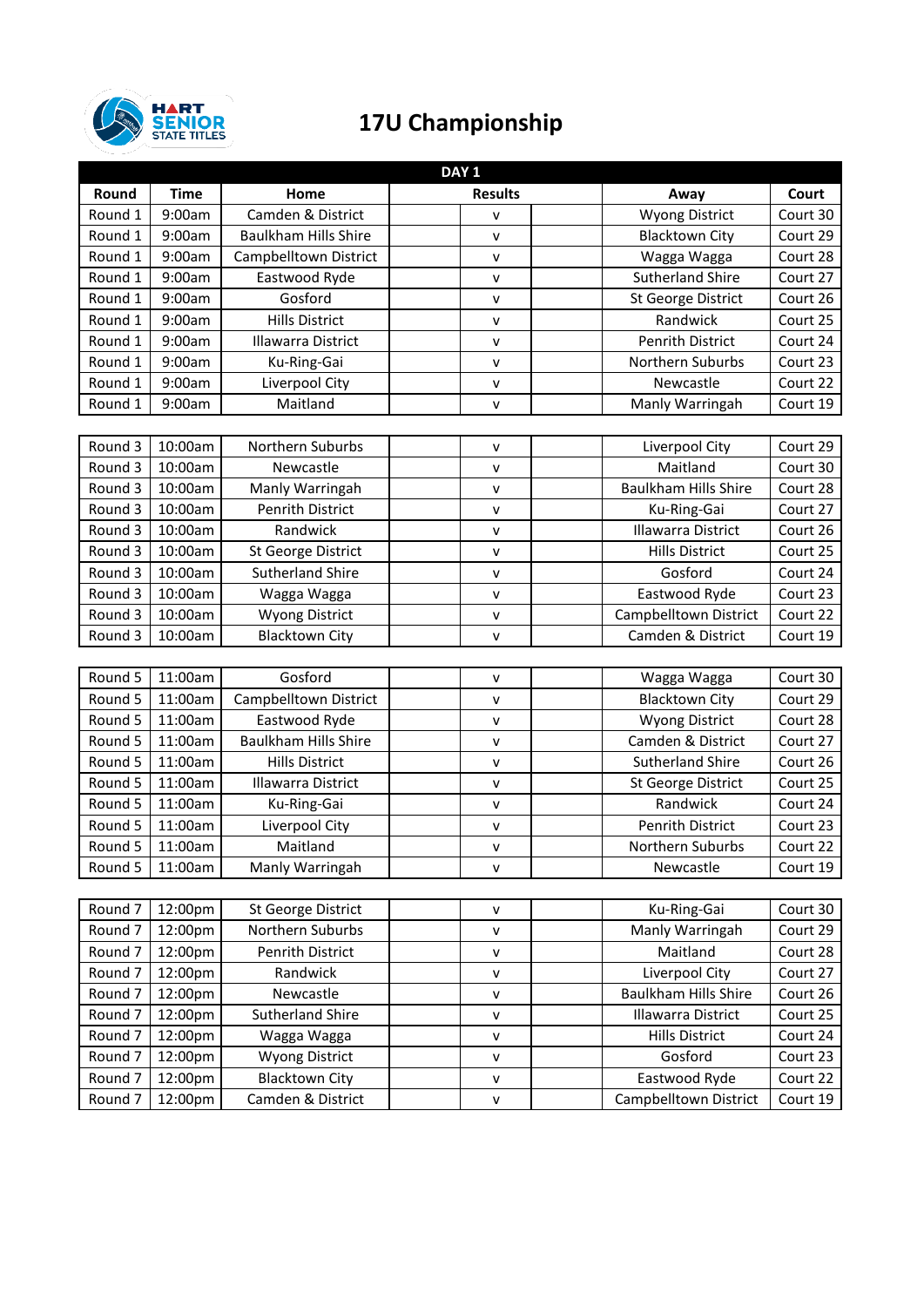| Round 9  | 1:00 <sub>pm</sub>  | <b>Penrith District</b>     | v            | Randwick                  | Court 30 |
|----------|---------------------|-----------------------------|--------------|---------------------------|----------|
| Round 9  | 1:00 <sub>pm</sub>  | <b>Hills District</b>       | v            | Eastwood Ryde             | Court 29 |
| Round 9  | 1:00 <sub>pm</sub>  | <b>Illawarra District</b>   | v            | Campbelltown District     | Court 28 |
| Round 9  | 1:00 <sub>pm</sub>  | Ku-Ring-Gai                 | $\mathsf{V}$ | Camden & District         | Court 27 |
| Round 9  | 1:00 <sub>pm</sub>  | Liverpool City              | V            | <b>Blacktown City</b>     | Court 26 |
| Round 9  | 1:00 <sub>pm</sub>  | Maitland                    | v            | <b>Wyong District</b>     | Court 25 |
| Round 9  | 1:00 <sub>pm</sub>  | Manly Warringah             | v            | Wagga Wagga               | Court 24 |
| Round 9  | 1:00 <sub>pm</sub>  | Newcastle                   | v            | <b>Sutherland Shire</b>   | Court 23 |
| Round 9  | 1:00 <sub>pm</sub>  | Northern Suburbs            | V            | <b>St George District</b> | Court 22 |
| Round 9  | 1:00 <sub>pm</sub>  | <b>Baulkham Hills Shire</b> | v            | Gosford                   | Court 19 |
|          |                     |                             |              |                           |          |
| Round 11 | 2:00 <sub>pm</sub>  | <b>Penrith District</b>     | v            | <b>Sutherland Shire</b>   | Court 30 |
| Round 11 | 2:00 <sub>pm</sub>  | <b>Illawarra District</b>   | v            | Gosford                   | Court 29 |
| Round 11 | 2:00 <sub>pm</sub>  | Ku-Ring-Gai                 | ٧            | Eastwood Ryde             | Court 28 |
| Round 11 | 2:00 <sub>p</sub> m | Liverpool City              | V            | Campbelltown District     | Court 27 |
| Round 11 | 2:00pm              | Maitland                    | $\mathsf{v}$ | Camden & District         | Court 26 |
| Round 11 | 2:00 <sub>p</sub> m | Manly Warringah             | V            | <b>Blacktown City</b>     | Court 25 |
| Round 11 | 2:00 <sub>p</sub> m | Newcastle                   | v            | <b>Wyong District</b>     | Court 24 |
| Round 11 | 2:00 <sub>p</sub> m | Northern Suburbs            | v            | Wagga Wagga               | Court 23 |
| Round 11 | 2:00 <sub>p</sub> m | <b>Baulkham Hills Shire</b> | V            | <b>Hills District</b>     | Court 22 |
| Round 11 | $2:00p$ m           | Randwick                    | v            | St George District        | Court 19 |
|          |                     |                             |              |                           |          |
| Round 13 | 3:00pm              | Northern Suburbs            | v            | <b>Blacktown City</b>     | Court 30 |
| Round 13 | 3:00pm              | Ku-Ring-Gai                 | v            | <b>Hills District</b>     | Court 29 |
| Round 13 | 3:00pm              | Liverpool City              | v            | Gosford                   | Court 28 |
| Round 13 | $3:00p$ m           | Maitland                    | V            | Eastwood Ryde             | Court 27 |
| Round 13 | 3:00pm              | Manly Warringah             | ٧            | Campbelltown District     | Court 26 |
| Round 13 | 3:00pm              | Newcastle                   | $\mathsf{v}$ | Camden & District         | Court 25 |
| Round 13 | 3:00pm              | <b>Baulkham Hills Shire</b> | V            | <b>Illawarra District</b> | Court 24 |
| Round 13 | 3:00pm              | <b>Penrith District</b>     | v            | <b>Wyong District</b>     | Court 23 |
| Round 13 | 3:00pm              | Randwick                    | V            | Wagga Wagga               | Court 22 |
| Round 13 | 3:00pm              | St George District          | V            | <b>Sutherland Shire</b>   | Court 19 |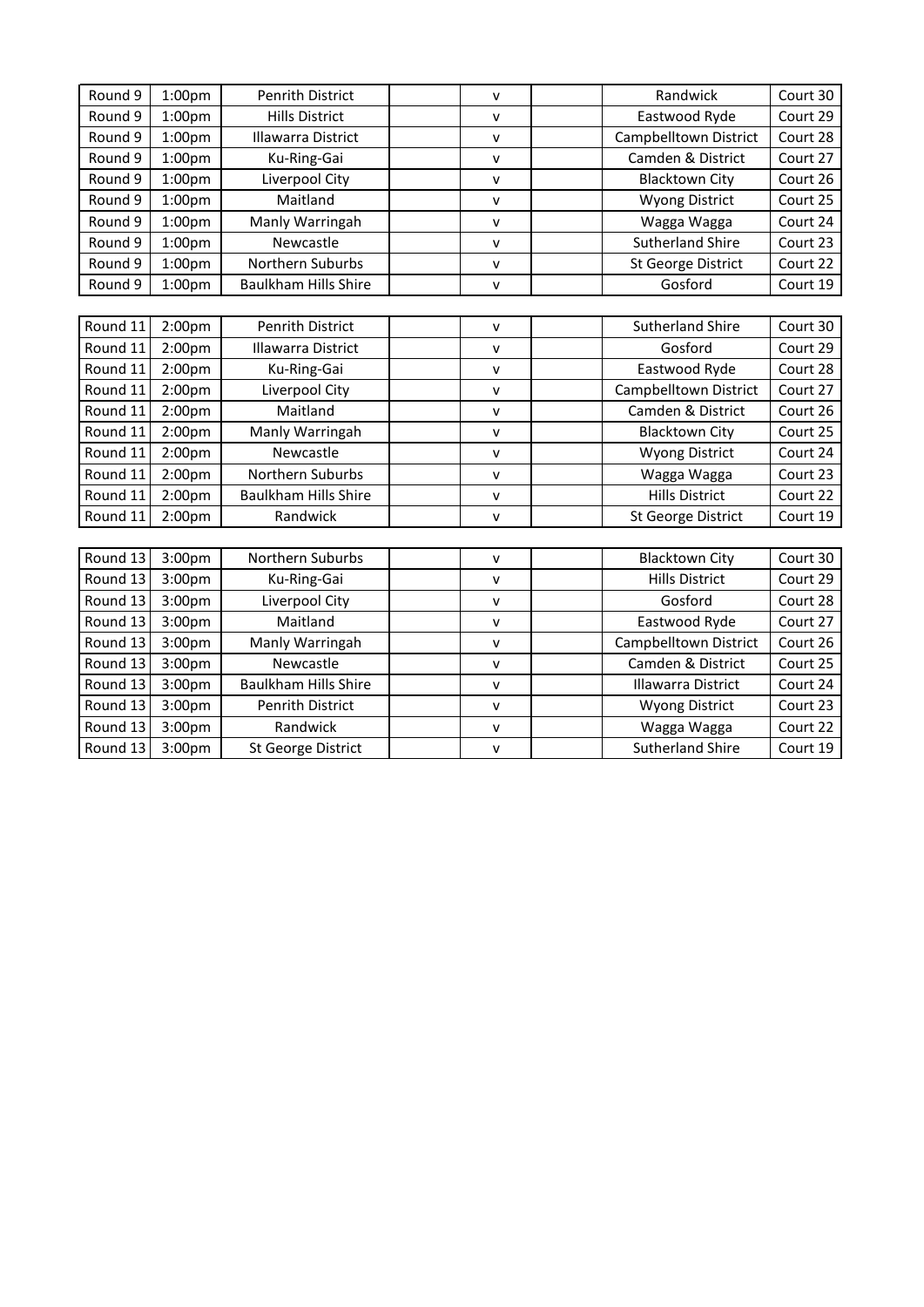| DAY <sub>2</sub> |         |                             |  |              |  |                             |          |
|------------------|---------|-----------------------------|--|--------------|--|-----------------------------|----------|
| Round 17         | 9:00am  | Campbelltown District       |  | V            |  | <b>Hills District</b>       | Court 27 |
| Round 17         | 9:00am  | Randwick                    |  | v            |  | Northern Suburbs            | Court 26 |
| Round 17         | 9:00am  | <b>St George District</b>   |  | $\mathsf{v}$ |  | Newcastle                   | Court 25 |
| Round 17         | 9:00am  | <b>Sutherland Shire</b>     |  | v            |  | Manly Warringah             | Court 24 |
| Round 17         | 9:00am  | Wagga Wagga                 |  | v            |  | Maitland                    | Court 23 |
| Round 17         | 9:00am  | <b>Wyong District</b>       |  | v            |  | Liverpool City              | Court 22 |
| Round 17         | 9:00am  | <b>Blacktown City</b>       |  | $\mathsf{v}$ |  | Ku-Ring-Gai                 | Court 28 |
| Round 17         | 9:00am  | Camden & District           |  | v            |  | <b>Illawarra District</b>   | Court 29 |
| Round 17         | 9:00am  | <b>Penrith District</b>     |  | v            |  | <b>Baulkham Hills Shire</b> | Court 34 |
| Round 17         | 9:00am  | Eastwood Ryde               |  | v            |  | Gosford                     | Court 36 |
|                  |         |                             |  |              |  |                             |          |
| Round 19         | 10:00am | Ku-Ring-Gai                 |  | v            |  | <b>Sutherland Shire</b>     | Court 36 |
| Round 19         | 10:00am | Eastwood Ryde               |  | V            |  | Camden & District           | Court 34 |
| Round 19         | 10:00am | Gosford                     |  | v            |  | <b>Blacktown City</b>       | Court 29 |
| Round 19         | 10:00am | <b>Hills District</b>       |  | v            |  | <b>Wyong District</b>       | Court 28 |
| Round 19         | 10:00am | <b>Illawarra District</b>   |  | v            |  | Wagga Wagga                 | Court 27 |
| Round 19         | 10:00am | <b>Baulkham Hills Shire</b> |  | v            |  | Campbelltown District       | Court 26 |
| Round 19         | 10:00am | Liverpool City              |  | v            |  | <b>St George District</b>   | Court 25 |
| Round 19         | 10:00am | Maitland                    |  | V            |  | Randwick                    | Court 24 |
| Round 19         | 10:00am | Manly Warringah             |  | v            |  | <b>Penrith District</b>     | Court 23 |
| Round 19         | 10:00am | Newcastle                   |  | v            |  | Northern Suburbs            | Court 22 |
|                  |         |                             |  |              |  |                             |          |
| Round 21         | 11:00am | Gosford                     |  | v            |  | <b>Hills District</b>       | Court 36 |
| Round 21         | 11:00am | <b>St George District</b>   |  | v            |  | Penrith District            | Court 34 |
| Round 21         | 11:00am | <b>Sutherland Shire</b>     |  | v            |  | Northern Suburbs            | Court 29 |
| Round 21         | 11:00am | Wagga Wagga                 |  | $\mathsf{v}$ |  | Newcastle                   | Court 28 |
| Round 21         | 11:00am | Wyong District              |  | v            |  | Manly Warringah             | Court 27 |
| Round 21         | 11:00am | <b>Blacktown City</b>       |  | v            |  | Maitland                    | Court 26 |
| Round 21         | 11:00am | Camden & District           |  | v            |  | Liverpool City              | Court 25 |
| Round 21         | 11:00am | Campbelltown District       |  | $\mathsf{v}$ |  | Ku-Ring-Gai                 | Court 24 |
| Round 21         | 11:00am | Eastwood Ryde               |  | v            |  | <b>Illawarra District</b>   | Court 23 |
| Round 21         | 11:00am | Randwick                    |  | v            |  | <b>Baulkham Hills Shire</b> | Court 22 |
|                  |         |                             |  |              |  |                             |          |
| Round 23         | 12:00pm | <b>Wyong District</b>       |  | v            |  | Illawarra District          | Court 36 |
| Round 23         | 12:00pm | Penrith District            |  | $\mathsf{v}$ |  | Newcastle                   | Court 34 |
| Round 23         | 12:00pm | Randwick                    |  | v            |  | Manly Warringah             | Court 29 |
| Round 23         | 12:00pm | St George District          |  | $\mathsf{V}$ |  | Maitland                    | Court 28 |
| Round 23         | 12:00pm | <b>Sutherland Shire</b>     |  | $\mathsf{v}$ |  | Liverpool City              | Court 27 |
| Round 23         | 12:00pm | Wagga Wagga                 |  | $\mathsf{v}$ |  | Ku-Ring-Gai                 | Court 26 |
| Round 23         | 12:00pm | Northern Suburbs            |  | v            |  | <b>Baulkham Hills Shire</b> | Court 25 |
| Round 23         | 12:00pm | <b>Blacktown City</b>       |  | $\mathsf{v}$ |  | <b>Hills District</b>       | Court 24 |
| Round 23         | 12:00pm | Camden & District           |  | V            |  | Gosford                     | Court 23 |
| Round 23         | 12:00pm | Campbelltown District       |  | $\mathsf{V}$ |  | Eastwood Ryde               | Court 22 |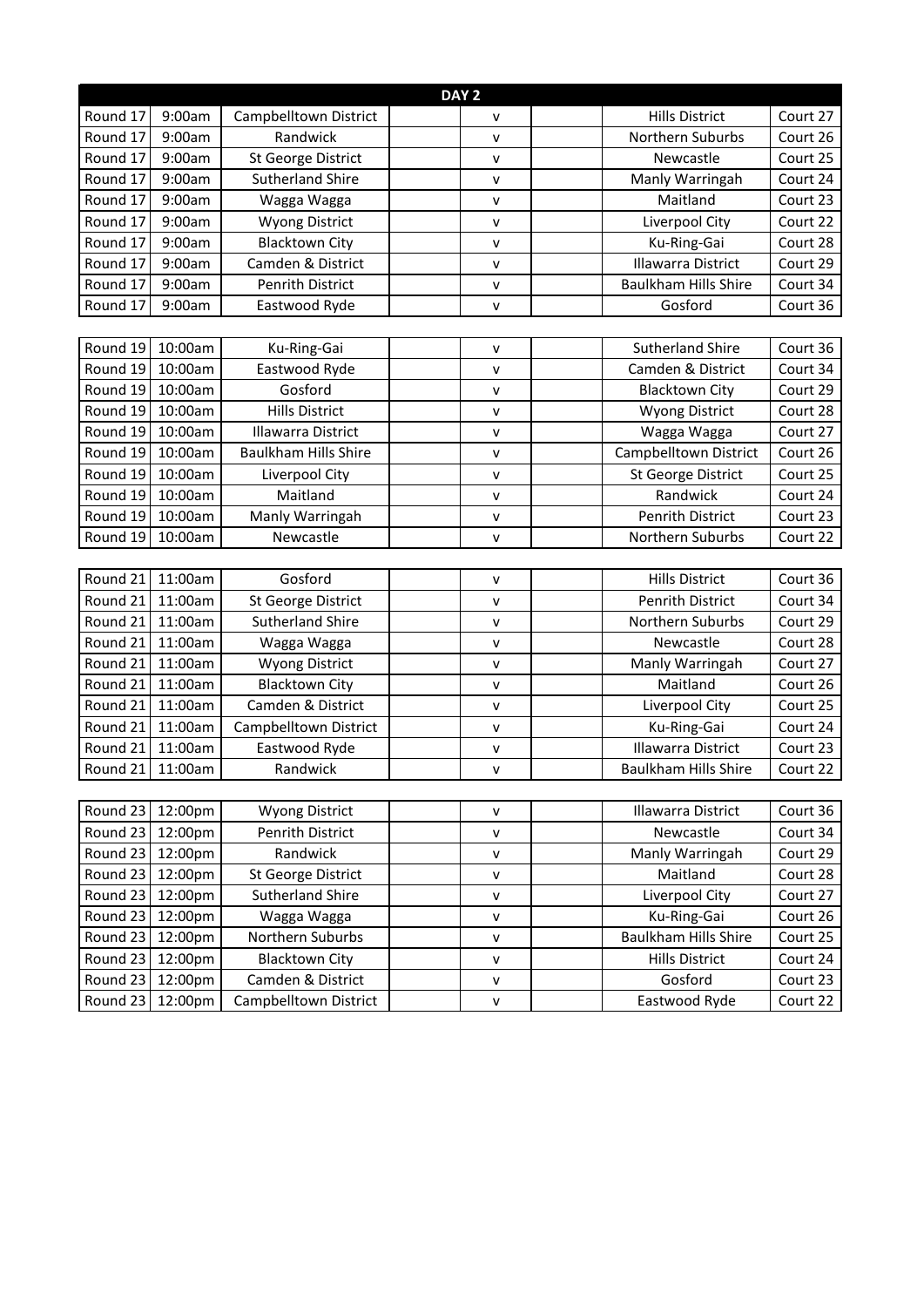| Round 25 | 1:00 <sub>pm</sub> | Eastwood Ryde               | v            | Liverpool City              | Court 36 |
|----------|--------------------|-----------------------------|--------------|-----------------------------|----------|
| Round 25 | 1:00 <sub>pm</sub> | <b>Sutherland Shire</b>     | v            | Randwick                    | Court 34 |
| Round 25 | 1:00 <sub>pm</sub> | Wagga Wagga                 | v            | <b>Penrith District</b>     | Court 29 |
| Round 25 | 1:00 <sub>pm</sub> | <b>Wyong District</b>       | v            | Northern Suburbs            | Court 27 |
| Round 25 | 1:00 <sub>pm</sub> | <b>Blacktown City</b>       | v            | Newcastle                   | Court 28 |
| Round 25 | 1:00 <sub>pm</sub> | Camden & District           | v            | Manly Warringah             | Court 26 |
| Round 25 | 1:00 <sub>pm</sub> | Campbelltown District       | v            | Maitland                    | Court 25 |
| Round 25 | 1:00 <sub>pm</sub> | St George District          | v            | <b>Baulkham Hills Shire</b> | Court 24 |
| Round 25 | 1:00 <sub>pm</sub> | Gosford                     | v            | Ku-Ring-Gai                 | Court 23 |
| Round 25 | 1:00 <sub>pm</sub> | <b>Hills District</b>       | v            | <b>Illawarra District</b>   | Court 22 |
|          |                    |                             |              |                             |          |
| Round 27 | 2:00 <sub>pm</sub> | Manly Warringah             | v            | St George District          | Court 36 |
| Round 27 | 2:00 <sub>pm</sub> | Gosford                     | v            | Campbelltown District       | Court 34 |
| Round 27 | 2:00 <sub>pm</sub> | <b>Hills District</b>       | v            | Camden & District           | Court 29 |
| Round 27 | 2:00 <sub>pm</sub> | Illawarra District          | v            | <b>Blacktown City</b>       | Court 28 |
| Round 27 | 2:00 <sub>pm</sub> | Ku-Ring-Gai                 | v            | <b>Wyong District</b>       | Court 27 |
| Round 27 | 2:00 <sub>pm</sub> | Liverpool City              | v            | Wagga Wagga                 | Court 26 |
| Round 27 | 2:00 <sub>pm</sub> | Maitland                    | v            | <b>Sutherland Shire</b>     | Court 25 |
| Round 27 | 2:00 <sub>pm</sub> | <b>Baulkham Hills Shire</b> | v            | Eastwood Ryde               | Court 24 |
| Round 27 | 2:00 <sub>pm</sub> | Newcastle                   | $\mathsf{V}$ | Randwick                    | Court 23 |
| Round 27 | 2:00 <sub>pm</sub> | <b>Northern Suburbs</b>     | v            | Penrith District            | Court 22 |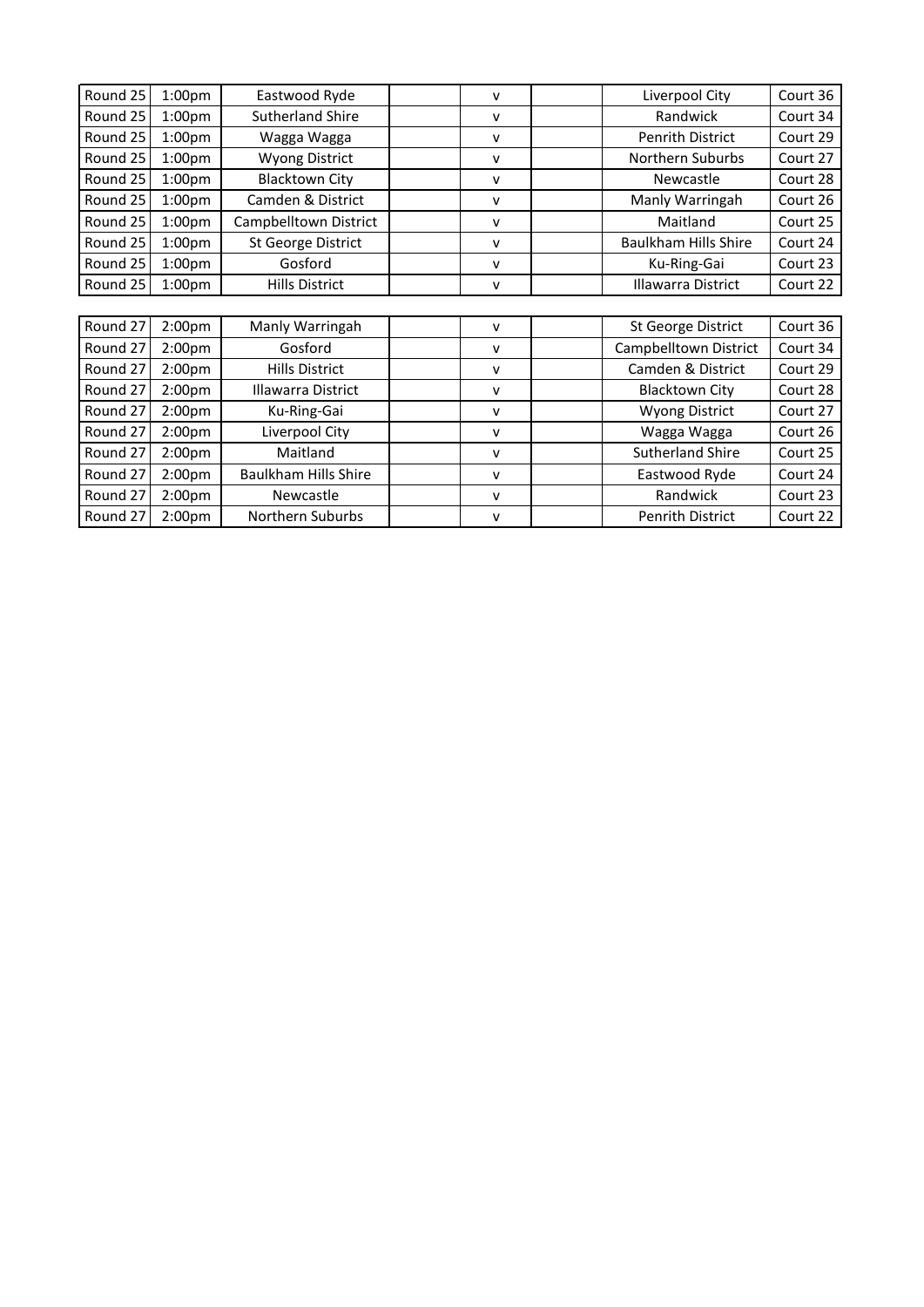| DAY <sub>3</sub> |         |                             |  |              |  |                             |          |
|------------------|---------|-----------------------------|--|--------------|--|-----------------------------|----------|
| Round 29         | 9:00am  | Campbelltown District       |  | $\mathsf{v}$ |  | Newcastle                   | Court 10 |
| Round 29         | 9:00am  | Wagga Wagga                 |  | v            |  | <b>St George District</b>   | Court 15 |
| Round 29         | 9:00am  | <b>Wyong District</b>       |  | v            |  | Randwick                    | Court 20 |
| Round 29         | 9:00am  | <b>Blacktown City</b>       |  | v            |  | Penrith District            | Court 17 |
| Round 29         | 9:00am  | Camden & District           |  | v            |  | Northern Suburbs            | Court 21 |
| Round 29         | 9:00am  | <b>Sutherland Shire</b>     |  | v            |  | <b>Baulkham Hills Shire</b> | Court 22 |
| Round 29         | 9:00am  | Eastwood Ryde               |  | $\mathsf{v}$ |  | Manly Warringah             | Court 23 |
| Round 29         | 9:00am  | Gosford                     |  | v            |  | Maitland                    | Court 26 |
| Round 29         | 9:00am  | <b>Hills District</b>       |  | v            |  | Liverpool City              | Court 27 |
| Round 29         | 9:00am  | Illawarra District          |  | $\mathsf{v}$ |  | Ku-Ring-Gai                 | Court 29 |
|                  |         |                             |  |              |  |                             |          |
| Round 31         | 10:00am | Newcastle                   |  | $\mathsf{v}$ |  | Eastwood Ryde               | Court 21 |
| Round 31         | 10:00am | Liverpool City              |  | v            |  | Illawarra District          | Court 22 |
| Round 31         | 10:00am | Maitland                    |  | $\mathsf{v}$ |  | <b>Hills District</b>       | Court 23 |
| Round 31         | 10:00am | Manly Warringah             |  | $\mathsf{v}$ |  | Gosford                     | Court 26 |
| Round 31         | 10:00am | <b>Baulkham Hills Shire</b> |  | $\mathsf{v}$ |  | Ku-Ring-Gai                 | Court 27 |
| Round 31         | 10:00am | Northern Suburbs            |  | $\mathsf{v}$ |  | Campbelltown District       | Court 29 |
| Round 31         | 10:00am | <b>Penrith District</b>     |  | $\mathsf{v}$ |  | Camden & District           | Court 10 |
| Round 31         | 10:00am | Randwick                    |  | $\mathsf{V}$ |  | <b>Blacktown City</b>       | Court 15 |
| Round 31         | 10:00am | St George District          |  | $\mathsf{v}$ |  | <b>Wyong District</b>       | Court 17 |
| Round 31         | 10:00am | <b>Sutherland Shire</b>     |  | $\mathsf{v}$ |  | Wagga Wagga                 | Court 20 |
|                  |         |                             |  |              |  |                             |          |
| Round 33         | 11:00am | Camden & District           |  | $\mathsf{v}$ |  | Randwick                    | Court 10 |
| Round 33         | 11:00am | <b>Wyong District</b>       |  | $\mathsf{v}$ |  | <b>Sutherland Shire</b>     | Court 15 |
| Round 33         | 11:00am | <b>Blacktown City</b>       |  | $\mathsf{v}$ |  | <b>St George District</b>   | Court 17 |
| Round 33         | 11:00am | Wagga Wagga                 |  | $\mathsf{v}$ |  | <b>Baulkham Hills Shire</b> | Court 20 |
| Round 33         | 11:00am | Campbelltown District       |  | V            |  | Penrith District            | Court 21 |
| Round 33         | 11:00am | Eastwood Ryde               |  | v            |  | Northern Suburbs            | Court 22 |
| Round 33         | 11:00am | Gosford                     |  | v            |  | Newcastle                   | Court 23 |
| Round 33         | 11:00am | <b>Hills District</b>       |  | v            |  | Manly Warringah             | Court 26 |
| Round 33         | 11:00am | <b>Illawarra District</b>   |  | v            |  | Maitland                    | Court 27 |
| Round 33         | 11:00am | Ku-Ring-Gai                 |  | $\mathsf{V}$ |  | Liverpool City              | Court 29 |
|                  |         |                             |  |              |  |                             |          |
| Round 35 12:00pm |         | Manly Warringah             |  | $\mathsf{V}$ |  | Illawarra District          | Court 10 |
| Round 35         | 12:00pm | Maitland                    |  | $\mathsf{v}$ |  | Ku-Ring-Gai                 | Court 15 |
| Round 35         | 12:00pm | Baulkham Hills Shire        |  | v            |  | Liverpool City              | Court 17 |
| Round 35         | 12:00pm | Newcastle                   |  | v            |  | <b>Hills District</b>       | Court 20 |
| Round 35         | 12:00pm | Northern Suburbs            |  | v            |  | Gosford                     | Court 21 |
| Round 35         | 12:00pm | Penrith District            |  | $\mathsf{v}$ |  | Eastwood Ryde               | Court 22 |
| Round 35         | 12:00pm | Randwick                    |  | $\mathsf{V}$ |  | Campbelltown District       | Court 23 |
| Round 35         | 12:00pm | <b>St George District</b>   |  | v            |  | Camden & District           | Court 26 |
| Round 35         | 12:00pm | <b>Sutherland Shire</b>     |  | v            |  | <b>Blacktown City</b>       | Court 27 |
| Round 35         | 12:00pm | Wagga Wagga                 |  | $\mathsf{v}$ |  | <b>Wyong District</b>       | Court 29 |